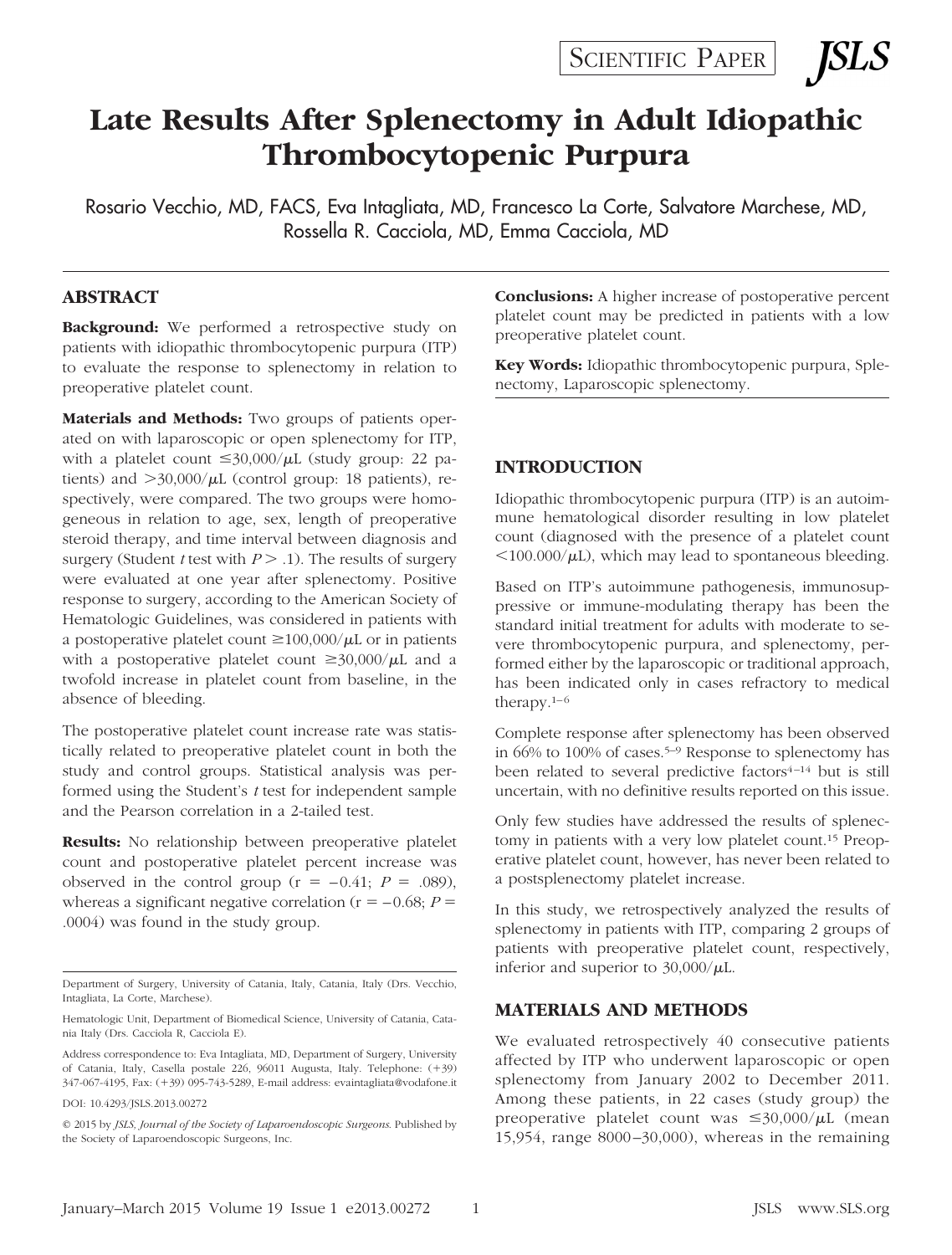| Table 1.<br>Patients' Data                                      |                                                                             |                                                                 |
|-----------------------------------------------------------------|-----------------------------------------------------------------------------|-----------------------------------------------------------------|
|                                                                 | <b>Study Group (Preoperative Platelet)</b><br>Count $\leq$ 30,000/ $\mu$ L) | Control Group (Preoperative Platelet<br>Count $>30,000/\mu L$ ) |
| No. patients                                                    | 22                                                                          | 18                                                              |
| Mean age, y (range)                                             | $30.18(19-50)$                                                              | 29.56 (17-45)                                                   |
| Sex ratio $(M/F)$                                               | 11/11                                                                       | 7/11                                                            |
| Open/laparoscopic splenectomies                                 | 8/14                                                                        | 12/6                                                            |
| Mean preoperative platelet count, $\mu$ L (range)               | $15,954/\mu L$ (8000-30,000)                                                | 55,833/ $\mu$ L (34,000-90,000)                                 |
| Mean postoperative platelet count, $\mu$ L at 1<br>year (range) | $300,364/\mu L$ (22,000-750,000)                                            | $221,333/\mu L$ (24,000-600,000)                                |
| Rate of response to splenectomy                                 | 90.9%                                                                       | 72.2%                                                           |

18 patients (frequency-matched control group), the preoperative platelet count was  $30,000/\mu$ L (mean 55,833, range 34,000 –90,000). **Table 1** summarizes data for each group of patients.

The mean age of patients was 30.2 years (range 19 –50) in the study group, and 29.6 years (range  $17-45$ ) in the control group. The male-to-female ratio was 1.00 (11 males, 11 females) in the study group and 0.64 (7 males, 11 females) in the control group.

Alternative etiologies of thrombocytopenia were accurately ruled out before treatment in all patients.

When surgery was proposed, all patients were symptomatic with various degrees of mucocutaneous bleeding, and menorrhagia in the females. Surgery was indicated for recurrent bleeding episodes or for risks of bleeding resulting from the patients' lifestyle (2 patients in the control group performed heavy sports) or secondary to associated pathologies (2 patients in the control group had, respectively, peptic ulcers and ulcerative colitis).

All patients were previously treated with corticosteroid therapy (prednisone 1–2 mg/kg/d), and the length of presurgical medical treatment ranged from 2 weeks to 28 months (mean 8.45) in the study group and from 2 weeks to 36 months (mean 11.19) in the control group.

Overall, 24 patients (60%) did not respond to steroids (13 in the study group, 11 in the control group), whereas in 16 cases (40%) (9 in the study group, 7 in the control group) corticosteroid therapy was associated with temporary remission but relapse of the disease with the interruption of medical treatment.

The interval between diagnosis and splenectomy ranged from 4 to 60 months (mean 18.9) in the study group and from 4 to 45 months (mean 19.7) in the control group.

Open and laparoscopic splenectomies were performed in the traditional fashion reported elsewhere.16 In 9 cases, cholecystectomy was performed associated with splenectomy using the standard technique.<sup>17</sup>

All patients were followed up for at least one year after the surgery. Results of the surgery were evaluated at one year after splenectomy through the assessment of blood platelet count and remission of symptoms in both the study and control groups. Based on the recommendations of the International Working Group reported by the American Society of Hematology (ASH),<sup>16</sup> a positive response was considered when the postoperative platelet count was  $\geq$ 100,000/ $\mu$ L or in patients with a postoperative platelet count  $\geq$ 30,000/ $\mu$ L and a twofold increase in platelet count from baseline, in the absence of bleeding.

The postoperative platelet count increase rate was statistically related to the preoperative platelet count in both the study and control groups.

Statistical analysis was performed using the Student *t* test for independent sample and the Pearson correlation in a 2-tailed test.

## **RESULTS**

The study and the control groups were statistically homogeneous. The Student *t* test for independent sample showed a  $P$  value  $> 0.1$ , with no significant differences when age, sex, length of preoperative steroid therapy, and diagnosis-to-splenectomy interval were compared between the study and control groups.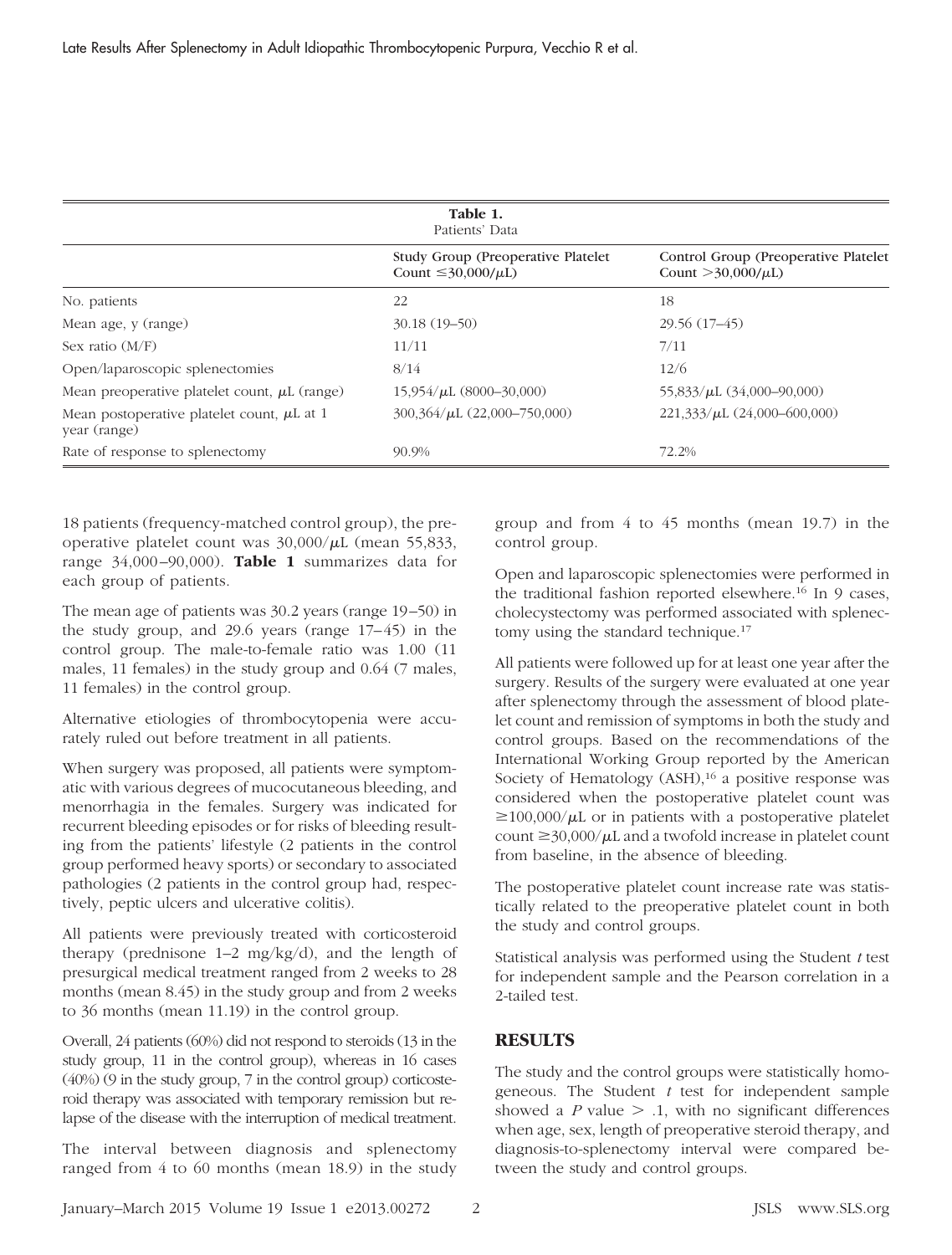

Figure 1. The correlation between preoperative platelet count and postsplenectomy platelet count increase (percentage of preoperative value) in patients with a preoperative platelet count  $>30 \times 10^{49}/L$  (no correlation found:  $r = -0.41$ ;  $P = .089$ ).

Accessory spleens were found and removed in 6 patients (15%): in 2 patients with a preoperative platelet count  $\leq$ 30,000/ $\mu$ L and in 4 patients with a preoperative platelet count  $>30,000/\mu L$ .

According to the criteria of the International Working Group reported by ASH,<sup>18</sup> in this study response to splenectomy was observed in 13 of 18 patients (12 complete responders with a postoperative platelet count  $>$ 100,000/ $\mu$ L and 1 patient responder with a platelet count  $\geq$ 30,000 but  $100,000/\mu L$  and a doubling platelet count from baseline) in the control group (overall rate 72.2%) and in 20 of 22 patients (19 complete responders with a postoperative platelet count  $>$ 100,000/ $\mu$ L and 1 patient responder with a platelet count  $\geq$ 30,000 but  $\lt$ 100,000/ $\mu$ L and a doubling platelet count from baseline) in the study group (overall rate 90.9%).

The Pearson correlation test, used to find an association between preoperative platelet count and postoperative platelet percent increase at one year after surgery, showed no relationship in the control group (preoperative platelet count  $>$  30,000/ $\mu$ L), with r =  $-0.41$  and *P* = .089 (**Figure 1**). In the study group, in which the preoperative platelet count was  $\leq$ 30,000/ $\mu$ L, a significant negative correlation (r =  $-0.68$ ;  $P = .0004$ ) was found between the 2 variables, demonstrating a higher increase in postoperative percent platelet count in patients with a lower preoperative platelet count (**Figure 2**).

#### **DISCUSSION**

ITP is an autoimmune hematological disease characterized by the destruction of opsonized platelets in the reticulo-endothelial system, <sup>6-15,19</sup> particularly in the spleen or by suppression of platelet production,<sup>19</sup> resulting in a persistent low platelet count, which may lead to spontaneous bleeding.6

ITP is a relatively common hematological disorder affecting people of all ages, with an incidence of roughly 2 in 100,000 per year and spontaneous remission of 5% to 11% in adult patients.20 Primary ITP was defined by the Inter-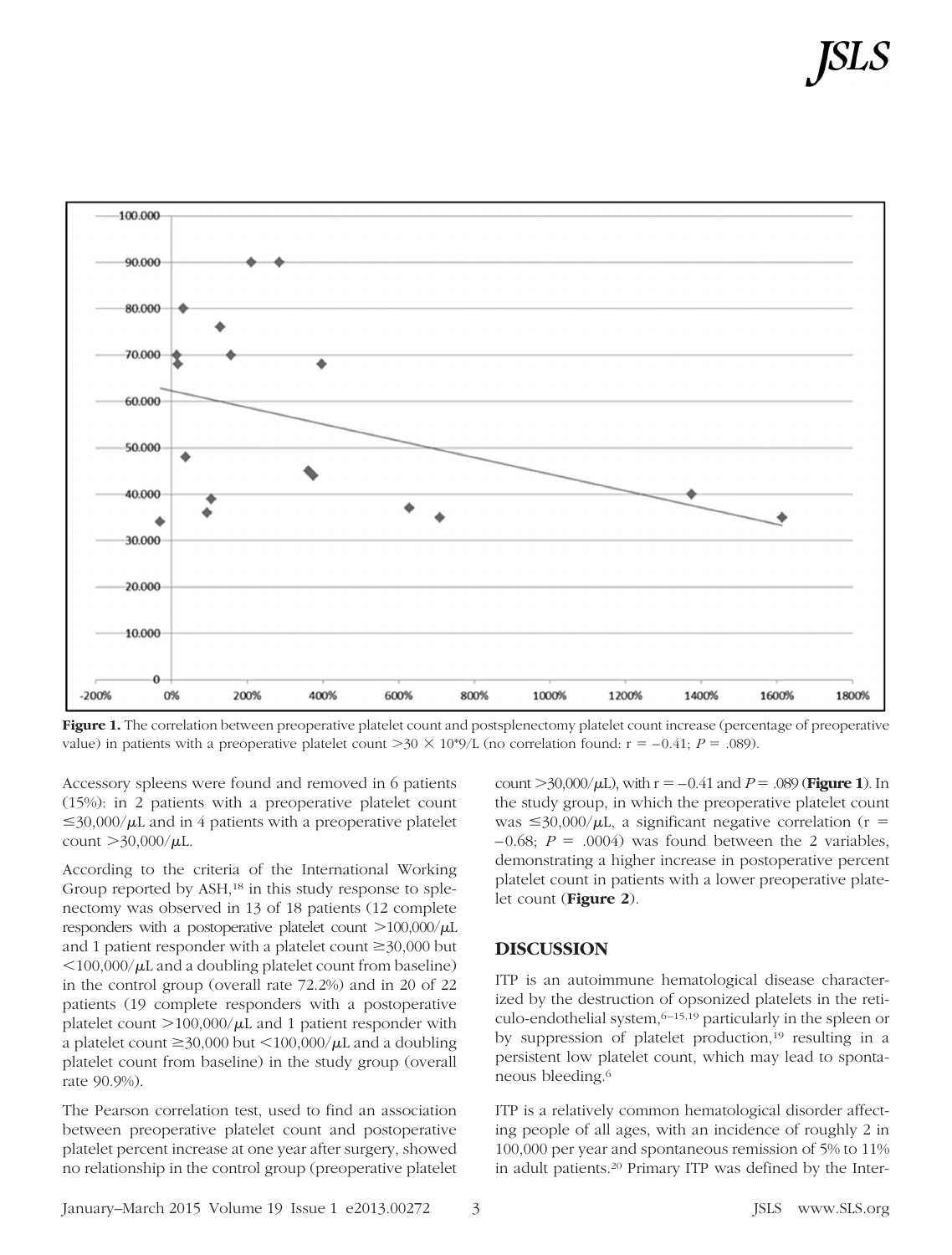

Figure 2. The correlation between preoperative platelet count and postsplenectomy platelet count increase (percentage of preoperative value) in patients with a preoperative platelet count  $\leq 30 \times 10^{49}$ /L (significant negative correlation demonstrating a higher increase of postoperative percent platelet count in patients with a lower preoperative platelet count:  $r = -0.68$ ;  $P = .0004$ ).

national Working Group as a platelet count  $\langle 100,000/\mu L$ in the absence of other causes or disorders that may be associated with thrombocytopenia.

There is no evidence in the literature that could allow determination of a threshold platelet count under which a patient with ITP should be treated. According to the 1996 ASH guidelines,<sup>1</sup> treatment for newly diagnosed ITP should be indicated for patients with a platelet count  $<$ 30,000/ $\mu$ L or in patients with a platelet count  $<$ 50,000/ $\mu$ L with significant bleeding or risk of bleeding (such as in hypertension, peptic ulcer disease, or having a vigorous lifestyle). In the 2011 ASH guidelines, however, it is outlined that there is limited evidence for treatment recommendation based on platelet count in ITP patients.18 Therefore there is currently no evidence on which to base an indication for treatment in relation to platelet count. Several authors<sup>9,21–25</sup> suggest that the decision to treat should be made on an individual basis considering severity of bleeding, bleeding risk (such as previous bleeding episodes, hypertension, age, and sex), the patient's preferences, and a lifestyle that increases the risk of bleeding.

The primary aim of ITP treatment is to maintain a stable platelet count at a level that prevents bleeding events.2,18 The International Working Group proposed the definition of complete response when a platelet count  $>$ 100,000/ $\mu$ L is achieved with treatment. Therapeutic response is also considered in patients with a platelet count  $>$ 30,000/ $\mu$ L if a doubling platelet count from the baseline is observed in symptomless patients.18 Although it is regarded as the second-line therapy in refractory disease after medical treatment, splenectomy is a well-established modality found in the literature and appears to be the single best option to convert a patient with ITP to a "nonpatient."26 The percentage of patients who need splenectomy is unclear and is usually reported to be 20% to 45% according to two large series.19,22

Nevertheless, it appears that the popularity of splenectomy has decreased dramatically in the past few years,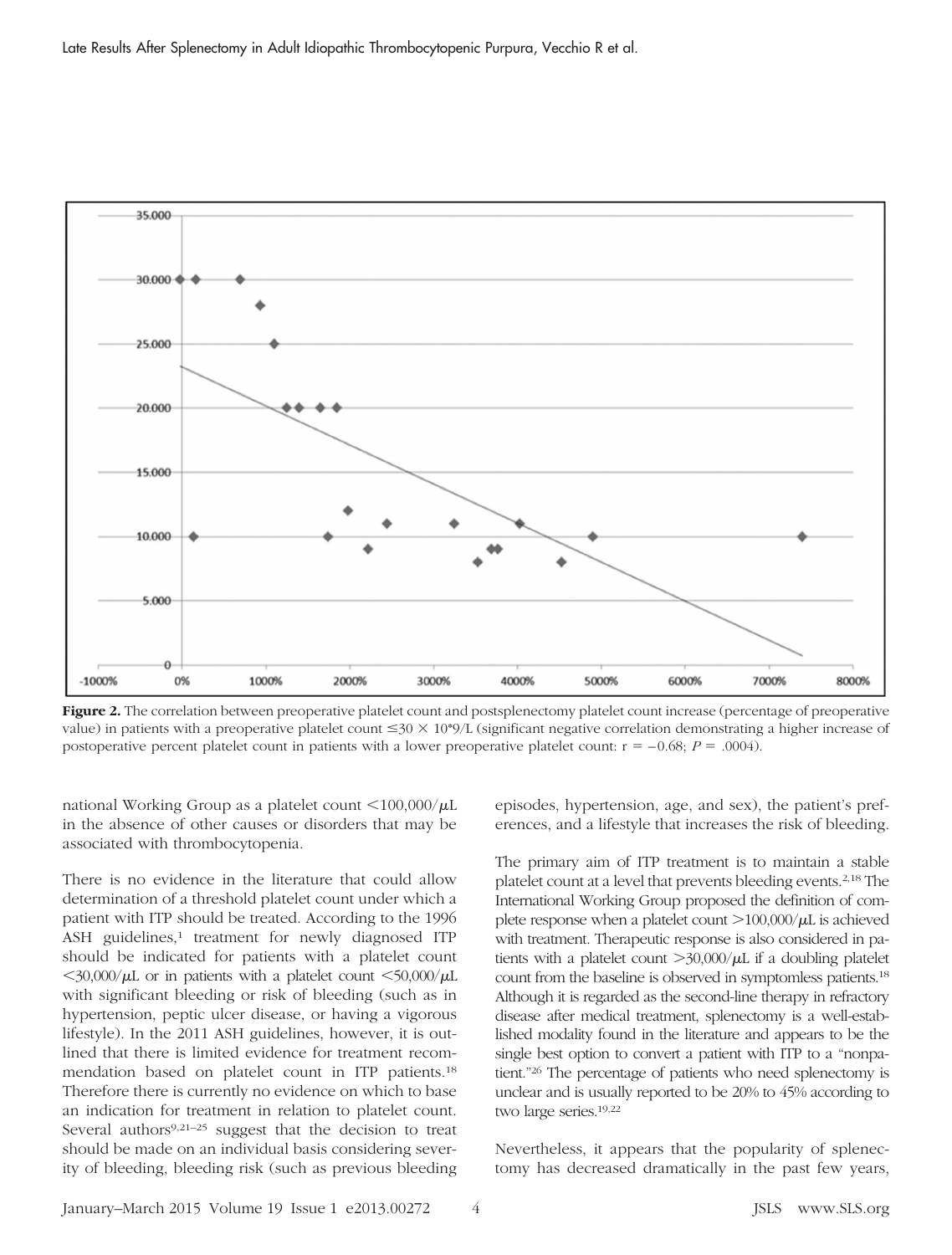despite increasing reports of its high rate and durable response with surgery.26

There are discordant opinions, however, about the indication for splenectomy and the timing of surgery. Splenectomy should not be performed as the initial therapy, and it should be reserved for patients who did not respond to medical therapy first.

The British Committee for Standards in Haematology guideline recommended splenectomy with a platelet count  $\langle 30,000/\mu L$  in cases refractory to medical treatment.3 This platelet threshold is considered a trigger for treatment, either medical or surgical with splenectomy, by several clinicians. However, this is not the only criterion, and indications for splenectomy are the same as for firstline medical treatment, which were mentioned earlier.

The timing of performing splenectomy is also still controversial. In 1996, ASH guideline panelists considered indications to splenectomy after 6 weeks from initial diagnosis when the platelet count is  $\langle 10,000/\mu L \rangle$  or after 3 months with a platelet count  $\langle 30,000/\mu L$  (with or without bleeding symptoms). In the same consensus conference, the panelists considered splenectomy to be inappropriate in symptomless patients who have had the diagnosis for 6 months and have a platelet count  $>50,000/\mu L$  and low hemostatic risk.1

Other authors<sup>27</sup> accordingly, to reduce the duration and morbidity of medical treatment, have recommended early splenectomy in patients who do not respond rapidly to initial glucocorticoid treatment. However, in their 2010 consensus review, Provan et al noted that in most reported series, splenectomy was deferred at least 6 months after diagnosis.2 In our series, we primarily performed splenectomy in patients who did not respond to medical treatment after at least 6 months of therapy.

Despite the high response rate of splenectomy, the number of postsurgical failures remains significant and the knowledge of predictive factors of response to splenectomy could help select patients for surgery, avoiding unnecessary operations.10

Several studies7,11,12,19 have been carried out to evaluate the response to splenectomy in ITP patients according to some hypothetic predictive factors. Predictive factors such as age and sex, length of the disease and time interval between diagnosis and surgery, and length and response to the preoperative corticosteroid therapy have been related to the response to splenectomy.

In some studies, a better response to splenectomy was observed in patients  $\leq 52$  years, 6-8,12 complete or partial preoperative response to steroid therapy,5,7 in cases with short length of disease,<sup>6</sup> and in patients responding with a temporary increase in platelet count to high-dose preoperative intravenous antibody therapy.5,7 Alternately, other investigators failed to demonstrate that age and sex,5,11,13,14 length of the disease and time between diagnosis and splenectomy,<sup>5,23</sup> response to medical treatment,<sup>5,25</sup> and preoperative platelet count<sup>5,13</sup> could predict the success of splenectomy.

All of the studies reported in the literature relating the aforementioned predictive factors of response to splenectomy, however, are not conclusive, and further investigations are needed.

Only a few studies have addressed the response to splenectomy in relation to the preoperative platelet count. Radaelli et al,<sup>5</sup> in a series of 65 adult patients with ITP who underwent splenectomy did not find any relationship between response to splenectomy and preoperative platelet count. Balagué et al,<sup>13</sup> studying 103 patients treated by splenectomy in their univariate and multivariate statistical analysis, were unable to demonstrate that preoperative platelet count was a predictive factor of response to splenectomy, because there was not a significant difference in the response comparing patients with preoperative platelet counts less or more than  $20,000/\mu L$ . In this latter study, response was considered when a stable postoperative platelet count  $\geq$ 50,000/ $\mu$ L was obtained. Duperier et al,<sup>12</sup> in their study of 67 patients, observed a successful response to splenectomy in patients with a preoperative platelet count  $>70,000/\mu L$ . In their univariate analysis, a statistical difference with a *P* value of .005 between patients groups with more or less than  $70,000/\mu L$  was observed. In their multivariate analysis, younger patients  $(P = .005)$  and a higher preoperative platelet count  $(P = .005)$ .007) again predicted a successful response to splenectomy.

In the present study, we found that a higher increase in postoperative percent platelet count with a stable positive response can be found in patients with a preoperative platelet count  $\leq 30,000/\mu L$ . In one of our previous studies comparing laparoscopic and open splenectomies groups, $4 \leq x$  we observed that this greater increase of postoperative platelet count in patients with a lower preoperative platelet count seemed not to be related to the type of surgery. We used the cutoff of  $30,000/\mu L$  because a recent recommendation in the ASH Guidelines (published in 2011) suggest using this

 $J$ anuary–March 2015 Volume 19 Issue 1 e2013.00272 5  $J$  5  $J$  ISLS www.SLS.org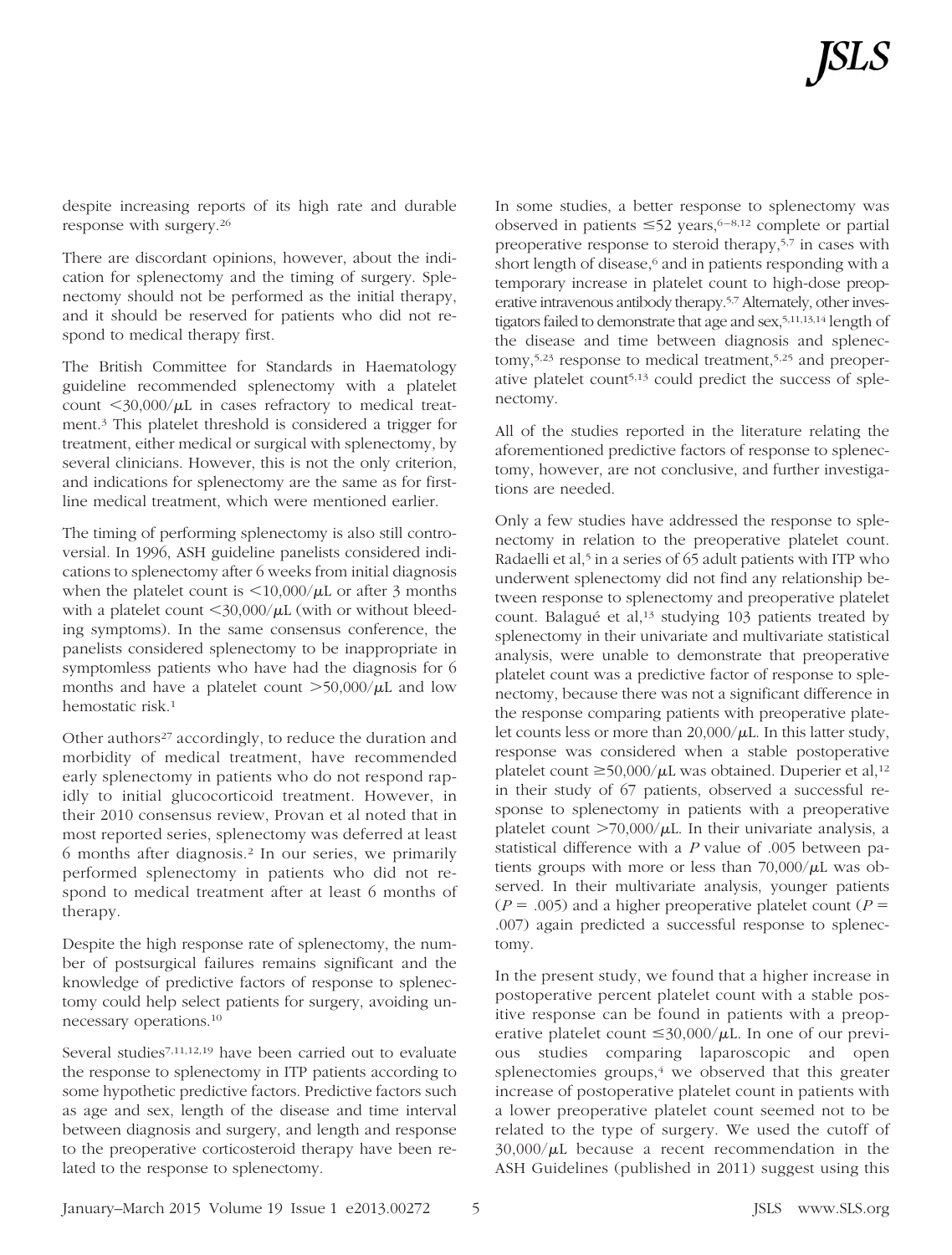value of platelet count to decide whether to begin a treatment in adult ITP patients.

It is currently difficult to find any explanation for these results. However, the results of this study could be relevant when indication to splenectomy in ITP patients has to be considered. Splenectomy should be better performed in patients who are not responding to medical treatment when the preoperative platelet count is  $\leq$ 30,000/ $\mu$ L. This cutoff in the indications to splenectomy does not increase surgical morbidity. The risk of bleeding seems not to be augmented, especially when splenectomy is performed laparoscopically, which, according to the literature,<sup>15,28,29</sup> could be responsible for hematological benefits, significantly reduce the need for platelets transfusion, and lower the perioperative blood loss and complications when compared with open surgery.

#### **References:**

1. George JN, Woolf SH, Raskob GE, et al. Idiopathic thrombocytopenic purpura: a practice guideline developed by explicit methods for the American Society of Hematology. *Blood.* 1996; 88(1):3– 40.

2. Provan D, Stasi R, Newland AC, et al. International consensus report on the investigation and management of primary immune thrombocytopenia. *Blood.* 2010;115:168 –186.

3. British Committee for Standards in Haematology General Haematology Task Force. Guidelines for the investigation and management of idiopathic thrombocytopenic purpura in adults, children and in pregnancy. *Br J Haematol.* 2003;120:574 –596.

4. Vecchio R, Marchese S, Intagliata E, Swehli E, Ferla F, Cacciola E. Long-term results after splenectomy in adult idiopathic thrombocytopenic purpura: comparison between open and laparoscopic procedures. *J Laparoendosc Adv Surg Tech.* 2013; 23(3):192–198.

5. Radaelli F, Faccini P, Goldaniga M, et al. Factors predicting response to splenectomy in adult patients with idiopathic thrombocytopenic purpura. *Haematologica.* 2000;85:1040 –1044.

6. Shojaiefard A, Mousavi SA, Faghihi SH, Abdollahzade S. Prediction of response to splenectomy in patients with idiopathic thrombocytopenic purpura. *World J Surg.* 2008;32:488 – 493.

7. Elezovíc I, Boskovíc D, Colovíc M, et al. Late results of splenectomy in patients with chronic immune thrombocytopenic purpura. *Acta Chir Iugosl.* 2002;49(3):29 –34.

8. Avinash S, Maulik P, Ramkrishna P, Chetan K, Jijina F. Postsplenectomy response in adult patients with immune thrombocytopenic purpura. *Asian J Transfus Sci*. 2009;3(1):6 –9.

9. Vianelli N, Galli M, de Vivo A, et al. Efficacy and safety of splenectomy in immune thrombocytopenic purpura: long-term results of 402 cases. *Haematologica.* 2005;90:72–77.

10. Vecchio R, Cacciola E, Cacciola RR, Palazzo F, Rinzivillo C, Giustolisi R. Predictive factors of response to splenectomy in adult chronic idiopathic thrombocytopenic purpura. *Int Surg.* 2000;85:252–256.

11. Todorovíc-Tirnaníc M, Obradovíc V, Rolovíc Z, et al. Prediction of the splenectomy efficacy in chronic immune thrombocytopenic purpura. *Glas Srp Akad Nauka Med.* 2005;(48): 119 –135.

12. Duperier T, Brody F, Felsher J, Walsh RM, Rosen M, Ponsky J. Predictive factors for successful laparoscopic splenectomy in patients with immune thrombocytopenic purpura. *Arch Surg.* 2004;139:61– 66.

13. Balagué C, Vela S, Targarona EM, et al. Predictive factors for successful laparoscopic splenectomy in immune thrombocytopenic purpura: study of clinical and laboratory data. *Surg Endosc.* 2006;20(8):1208 –1213.

14. Zoghlami-Rintelen C, Weltermann A, Bittermann C, et al. Efficacy and safety of splenectomy in adult chronic immune thrombocytopenia. *Ann Hematol.* 2003;82:290 –294.

15. Wu X, Zhou J, Pankaj P, Peng B. Laparoscopic splenectomy for immune thrombocytopenia (ITP) patients with platelet counts lower than  $1 \times 109$ /L. *Int J Hematol*. 2011;94:533-538.

16. Vecchio R, Marchese S, Swehli E, Intagliata E. Splenic hilum management during laparoscopic splenectomy. *J Laparoendosc Adv Surg Tech A*. 2011;21(8):717–720.

17. Vecchio R, MacFadyen BV. Laparoscopic common bile duct exploration. *Langenbecks Arch Surg.* 2002;387(1):45–54.

18. Neunert C, Lim W, Crowther M, Cohen A, Solberg L Jr, Crowther MA; American Society of Hematology. The American Society of Hematology 2011 evidence-based practice guideline for immune thrombocytopenia. *Blood.* 2011;117: 4190 – 4207.

19. McMillan R. The pathogenesis of chronic immune thrombocytopenic purpura. *Semin Hematol.* 2007;44(4 Suppl 5):S3–S11.

20. Fogarty PF, Segal JB. The epidemiology of immune thrombocytopenic purpura. *Curr Opin Hemato1.* 2007;14:515–519.

21. Bizzoni L, Mazzucconi MG, Gentile M, et al. Idiopathic thrombocytopenic purpura (ITP) in the elderly: clinical course in 178 patients. *Eur J Haematol.* 2006;76(3):210 –216.

22. Daou S, Federici L, Zimmer J, Maloisel F, Serraj K, Andres E. Idiopathic thrombocytopenic purpura in elderly patients: a study of 47 cases from a single reference center. *Eur J Intern Med.* 2008;19(6):447– 451.

January–March 2015 Volume 19 Issue 1 e2013.00272 6 JSLS www.SLS.org